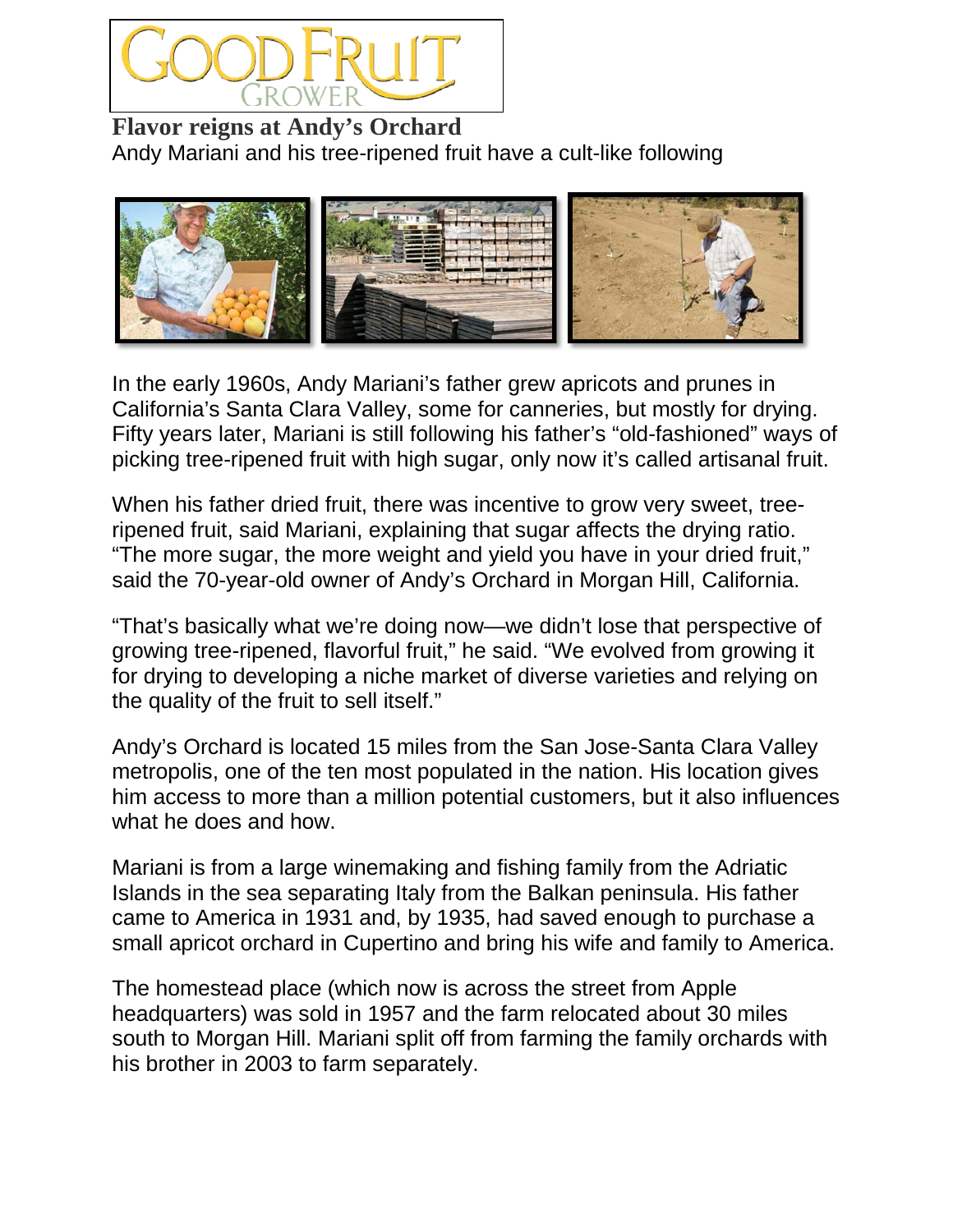# **Urban fringe**

Because he's growing fruit on the urban fringe, he doesn't have extensive acreage like those in California's San Joaquin Valley. With less than 60 acres, he has to maximize profit on a small amount of land. "The way I've done that is by specializing and capitalizing on the consumer's growing interest in highly flavorful fruit," he said.

When Mariani talks about his fruit and growing location in the Santa Clara Valley, his wine roots are apparent. He uses terms like terroir (the French word to describe the effect of the environment on the fruit), cooling marine influence, and complexity to describe his fruit.

"Just like Napa and Sonoma produce higher quality red wines than those grown in the Central Valley, the same is true of stone fruit grown here," he said. The cool nights allow trees to respire and fruit can stay on the tree longer, retain sugar and acidity, and develop rich, complex flavors.

He's obsessed with flavor. His extensive variety mix of more than 150 selections has been carefully chosen with the consumer in mind.

"In the olden days, you grew what grows well in your area and then tried to sell it," said Mariani. "Nowadays, you go to the market and work backwards. You have to know your market first, know what people want, and then try to grow it."

That's why he began growing greengage plums, a small European plum with chartreuse green skin and dull, green-colored flesh. Greengages are some of the most popular plums in Europe, he says, but few grow the variety in the United States. David Karp, pomologist and writer, partners with him in the greengage plums.

#### Sweet-sour cherries

Mariani, always on the lookout for specialty and unusual fruit, recently planted a small block of what he calls sweet-sour cherries. "I never thought I would grow sour cherries, but I had a couple of tart cherry trees and found that people went crazy for the fruit," he said, adding that consumers didn't balk at the \$10 per pound price.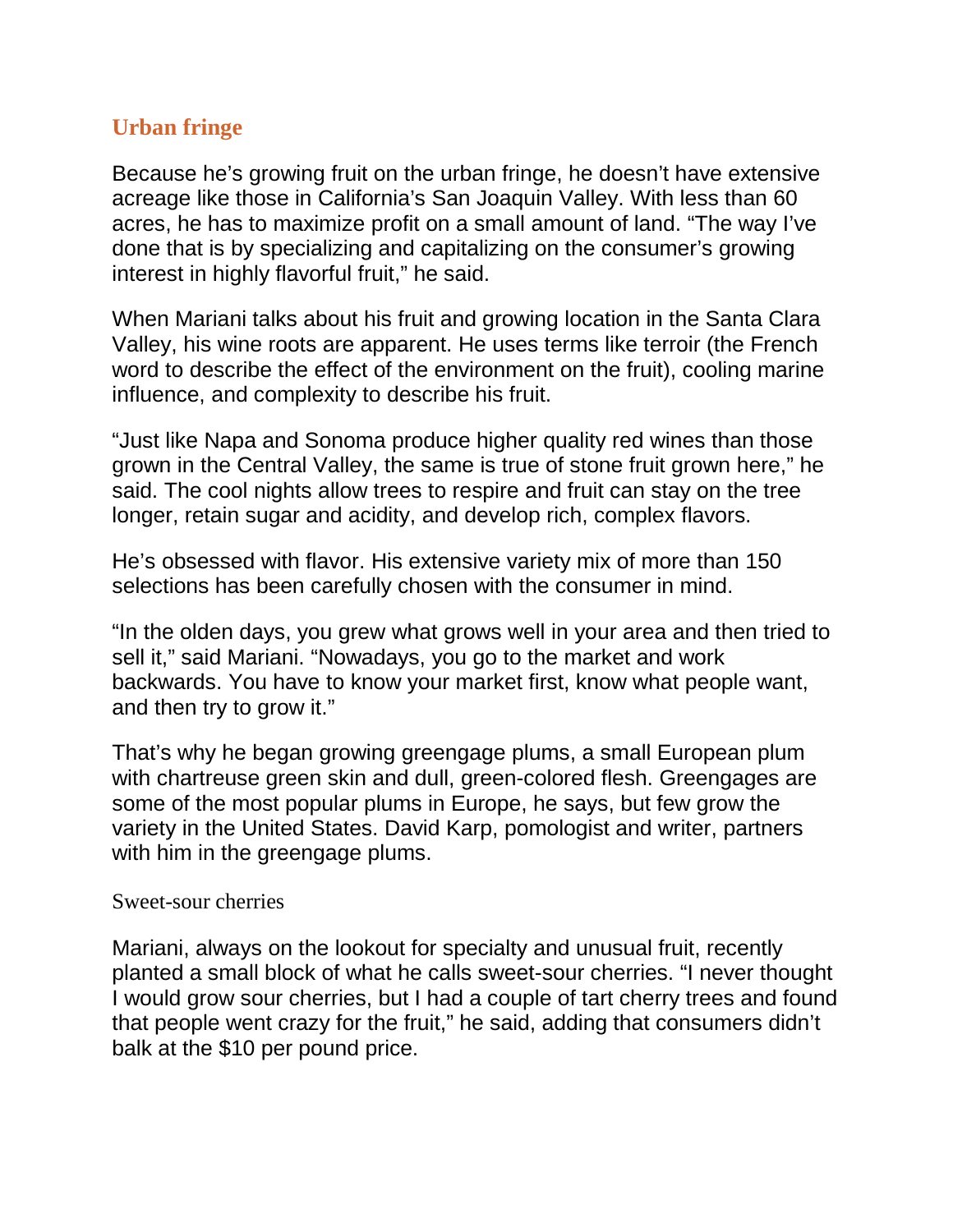Some of the varieties are sweet enough to be eaten out of hand, while the more tart varieties are bought for home processing. Few growers in California produce tart cherries, so the fruit is something of a novelty. Mariani plans to bring sweet-sour cherries to the Santa Monica Farmers' Market—where restaurant chefs do their shopping—when his young trees come into production.

He worked with Michigan State University cherry breeder Dr. Amy Iezzoni to identify and source tart and sweet-sour cherries for the one-acre plot. Varieties planted include Balaton, Danube, Jubileum, Montmorency, Belle Magnifique (an old Duke variety), and the German variety Schatten Morelle.

### **Direct sales**

With the exception of cherries, he packs his own fruit and markets it through direct sales. He also dries some fruit for dried fruit sales. He markets his fruit through three main channels: wholesale, retail (through the on-farm store and selected farmers' markets), and a four- or eight-week subscription program that sends overnight shipments of tree-ripened fruit to the doorsteps of consumers.

Last summer was the first that Andy's Orchard secured a coveted vendor spot at the Wednesday Santa Monica Farmers' Market in southern California. Ken Brown, his nephew and general manager, is in charge of the Santa Monica market.

In the summer, Andy's Orchard employs about a dozen people. It takes about five to run the retail store managed by Lisa Silva. Brown works with the production crew of six full-time employees who pick fruit in the morning and pack it in the afternoon for the store or outside sales. Contract labor is used for cherry harvest.

Mariani considers his cherries more like a commodity than his other fruit. "Cherries pay the bills and allow us to do things that aren't always the most efficient, like grow tree-ripened fruit," he said. He packs some cherries for sale in the farm store and direct shipments, but most of the crop is sent to Felix Costa and Sons, a Lodi, California, cherry packer.

# **Challenges**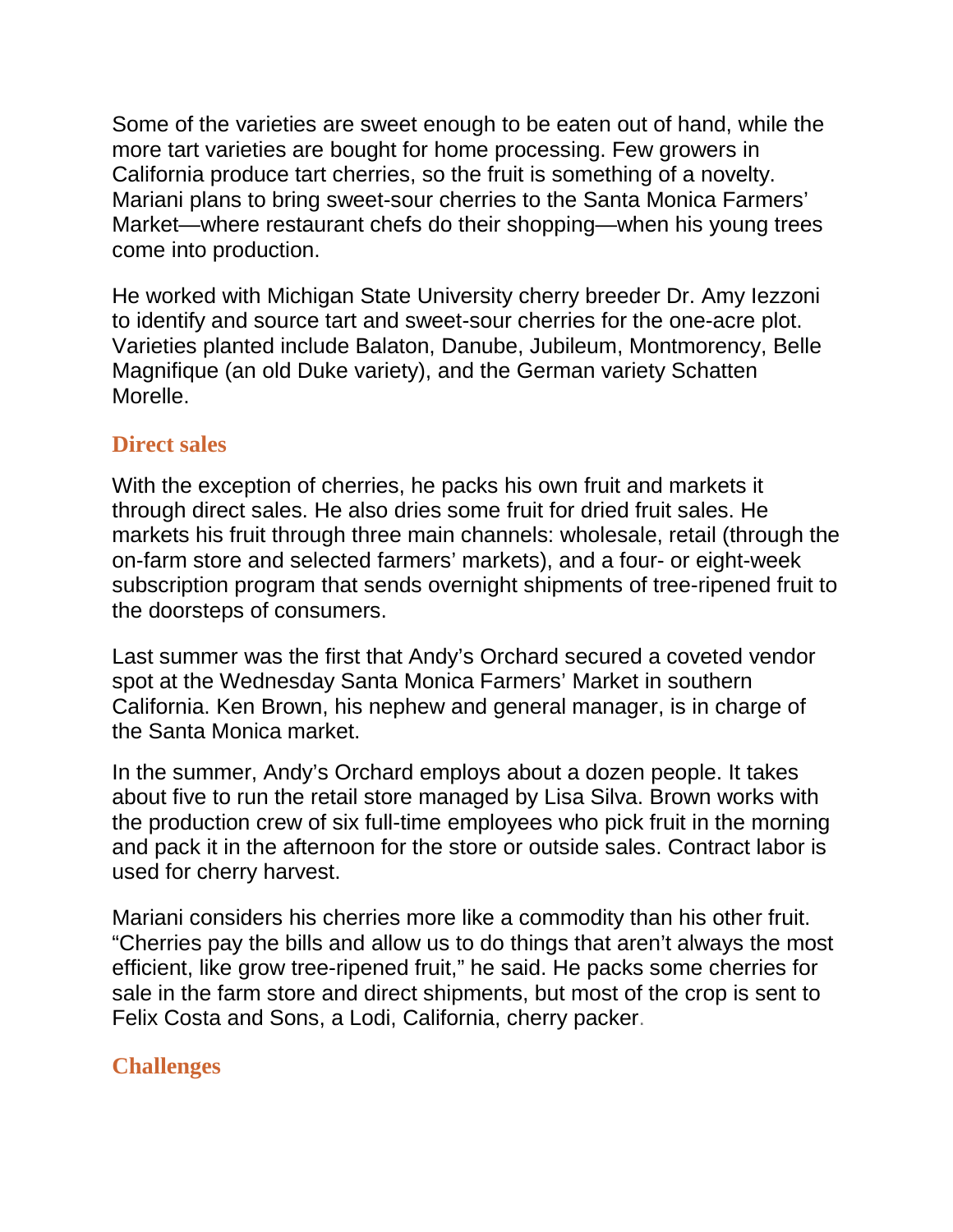Growing fruit in a rapidly urbanizing area is his number-one challenge. With homes on the backside of the orchard and a school across the street, orchard sprays must be carefully timed. Pilferage of fruit and illegal dumping in the orchard are also problems.

Spotted wing drosophila has become his biggest pest problem. Until it appeared in the late 2000s, he farmed almost organically. He's found the pest doesn't seem to bother apricots and peaches much, but prefers smooth-skinned fruit like nectarines, plums, and cherries. He no longer traps for the insect but just assumes it is present and sprays every seven to ten days.

It's also challenging to grow labor-intensive artisanal fruit. His tree-ripened fruit are picked six times, a practice he calls highly inefficient, compared to two or three for what he calls commodity stone fruit. Yield and packouts are lower, and picking is slow because ripe fruit must be picked gently and placed in foam-lined lugs with only two layers in a box.

Mariani's focus on flavor and his unique approach to marketing has been successful, but uncertainty clouds the farm's future. Residential housing is closing in, and he has no children interested in taking over. There's a possibility that his nephew will continue the business, though it will likely need to be relocated.

• But for now, Mariani has found success in his market niche of customers who want tree-ripened, highly flavorful fruit.



Andy Mariani's fruit collection includes this heirloom apricot Alameda Hemskirke discussed in a California news account in 1887. **(Courtesy David Karp)**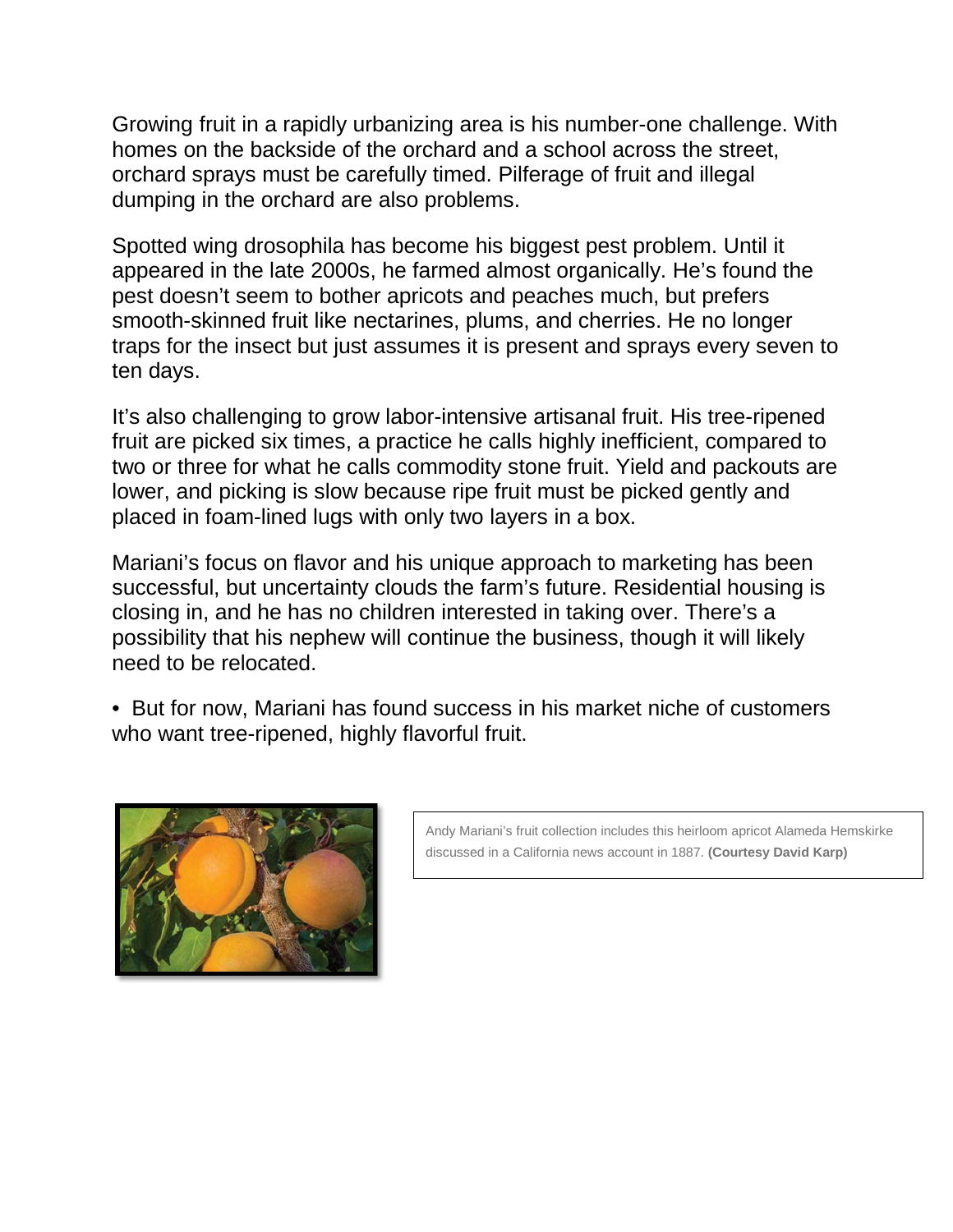

Greengage plums, originally from France, were imported into England in 1724 by Sir William Gage. Colonists first the first to grow them in the United States, and they were also grown in the plantations of American presidents George Washington and Thomas Jefferson. Andy Mariani is one of few U.S. growers who grow the green plums commercially. These are the Cambridge Greengage variety. **(Courtesy David Karp)**

Andy Mariani of Andy's Orchard has a variety list as long as some nurseries. He grows about 150 varieties of cherries, peaches, nectarines, plums, and pluots to sell through his on-farm store and selected markets.

But he has another collection of some 300 varieties of stone fruit, which may be one of the largest private collections in the country. The collection includes heirloom and specialty varieties, some used for research and development, and some kept just for the sake of diversity.

He's also bred and developed several of his own varieties specifically adapted for his climate, such as his Kit Donnell peach.

"My signature fruit is the Baby Crawford, a peach that's small but with juicy, melting texture that consumers go crazy over," he said. Baby Crawford, a variety from the breeding program at University of California, Davis, was rejected because it had poor color and was too small for commercial growers.

"I grow a lot of Baby Crawford," said Mariani. "Customers love it, and I can't keep it on the shelves." The Kit Donnell is an offspring of Baby Crawford. With a later harvest date than its parents, Kit Donnell helps extend his market window.

Mariani develops his new varieties through a local hybridizing group that includes local fruit society members, Master Gardeners, and members of California Rare Fruit Growers, an association of fruit-growing enthusiasts. Volunteers help with breeding and making crosses, planting seedlings, pruning trees in the trial, and evaluating fruit. The Rare Fruit group helps fund the breeding work and maintain the small experimental plot.